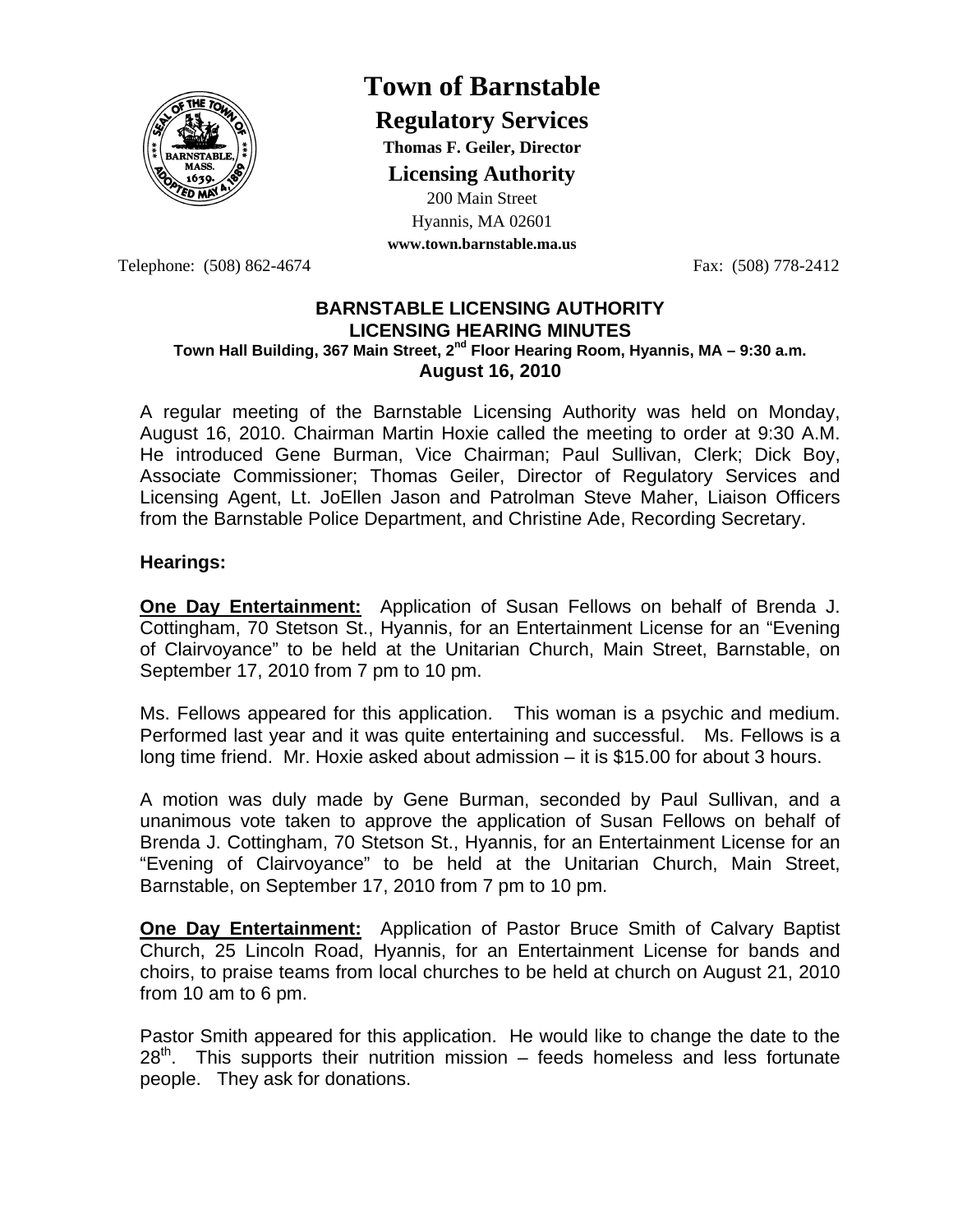A motion was duly made by Gene Burman, seconded by Paul Sullivan, and a unanimous vote taken to approve the application of Pastor Bruce Smith of Calvary Baptist Church, 25 Lincoln Road, Hyannis, for an Entertainment License for bands and choirs, to praise teams from local churches to be held at church on August 28, 2010 from 10 am to 6 pm.

**One Day Entertainment:** Application of Heather Donnelly on behalf of MSPCA, 1577 Falmouth Road, Centerville, for an Entertainment License for a DJ with amplified sound at an event at Aselton Park on September 12, 2010 from 11 am to 2 pm.

Heather Donnelly appeared for their walk for animals – have been at Aselton Park for 4-5 years; approximately 200 walkers and lots of dogs. PIXY 103 will emcee the event from 11-2. No admission charge. Mr. Burman asked about the amplified sound – there have been complaints in that neighborhood but this seems to be earlier in the day and should not be a problem. The radio station broadcasting cannot be heard at the top of the hill where there could be a problem.

A motion was duly made by Gene Burman, seconded by Paul Sullivan, and a unanimous vote taken to approve the application of Heather Donnelly on behalf of MSPCA, 1577 Falmouth Road, Centerville, for an Entertainment License for a DJ with amplified sound at an event at Aselton Park on September 12, 2010 from 11 am to 2 pm.

**One Day Entertainment & Sunday Entertainment:** Application of Melissa Alexander on behalf of Cats on the Beach for a One Day Entertainment & Sunday Entertainment License for a cat show at the Horace Mann Charter School, Marstons Mills on Saturday, September 11, 2010 and September 12, 2010 from 9 am to 4 pm each day.

Melissa Alexander appeared for her application. We have had this in prior years in the same location. The local shelters come for adoptions; an emergency response team is also there.

A motion was duly made by Gene Burman, seconded by Paul Sullivan, and a unanimous vote taken to approve the application of Melissa Alexander on behalf of Cats on the Beach for a One Day Entertainment & Sunday Entertainment License for a cat show at the Horace Mann Charter School, Marstons Mills on Saturday, September 11, 2010 and September 12, 2010 from 9 am to 4 pm each day.

**One Day Beer & Wine & One Day Entertainment:** Application of Elizabeth Marcus on behalf of Cape Cod Beer, 1336 Phinney's Lane, Hyannis, MA for a One Day Beer & Wine License and a One Day Entertainment License for the Jeff Lowe band for a benefit event on August 27, 2010 from 5 pm to 9 pm to benefit The Last Gasp.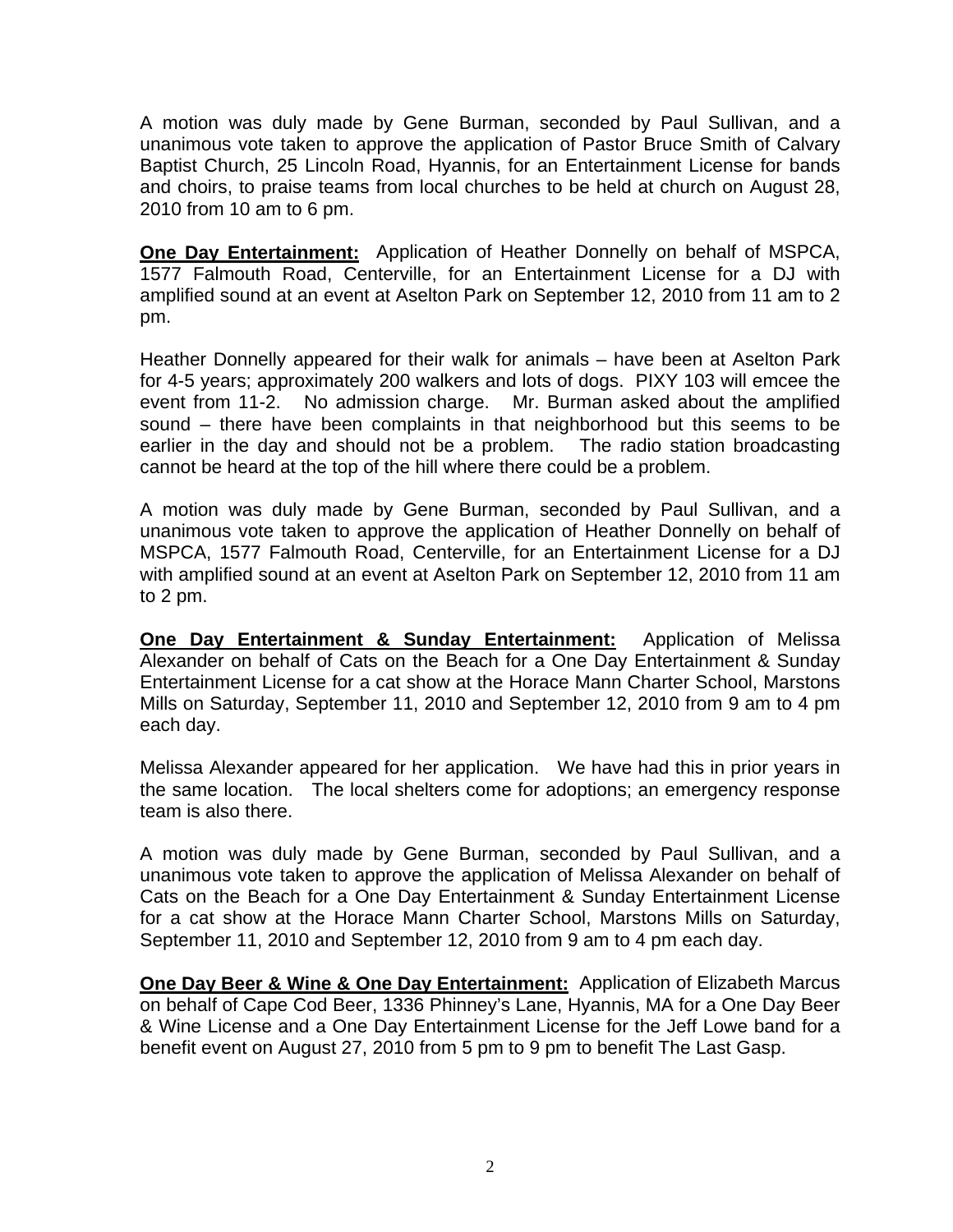Elizabeth Marcus appeared for the application. They will host a benefit for 6 local charities – the evening of the  $27<sup>th</sup>$ . Admission is \$15.00 and the ticket is for food and beverages. Proceeds will be split between the 6 charities. Anyone under 15 is free; wristbands will be given to those asking for alcohol. ID's will be checked. It will be inside and outside.

A motion was duly made by Gene Burman, seconded by Paul Sullivan, and a unanimous vote taken to approve the application of Elizabeth Marcus on behalf of Cape Cod Beer, 1336 Phinney's Lane, Hyannis, MA for a One Day Beer & Wine License and a One Day Entertainment License for the Jeff Lowe band for a benefit event on August 27, 2010 from 5 pm to 9 pm to benefit The Last Gasp.

**One Day Beer & Wine License:** Application of Richard V. Troy on behalf of International Rett Syndrome Foundation, 59 School Street, Middleborough, MA for a One Day Beer & Wine License a fundraising event with 2 musical groups on September 12, 2010 from 4 pm to 10 pm at Cotuit Center for the Arts, 4404 Route 28, Cotuit, MA.

Richard Troy appeared for this application; his 4 year old daughter has this disease. They are hoping to have 100-150 participants. They just need the beer and wine license; Cotuit center has the entertainment license. All service will be by bartenders or prior bartenders. Most attendees are 30 plus but they will check all ID's.

Mr. Hoxie asked about Rett's Syndrome, which Mr. Troy explained is a neurological disorder; 98% afflicted being female. There is exciting research going on. There is a gene missing. A doctor in the past 2 years has effected a cure in mice. There is a gentleman who was on the TV Show Celebrity Apprentice with Clint Black who has donated to this charity and research. Most of these patients now live to about 35- 40. Hope is that the success with mice can be translated into human beings. They have no idea as to why boys who get it are fewer  $-$  if they do get it they usually die by 2 yrs. of age. He plans to advertise in the papers for this event.

Mr. Burman wanted to confirm Cotuit Center's yearly entertainment license – which they do have.

A motion was duly made by Gene Burman, seconded by Paul Sullivan, and a unanimous vote taken to approve the application of Richard V. Troy on behalf of International Rett Syndrome Foundation, 59 School Street, Middleborough, MA for a One Day Beer & Wine License a fundraising event with 2 musical groups on September 12, 2010 from 4 pm to 10 pm at Cotuit Center for the Arts, 4404 Route 28, Cotuit, MA.

Mr. Hoxie wished both he and his daughter the best.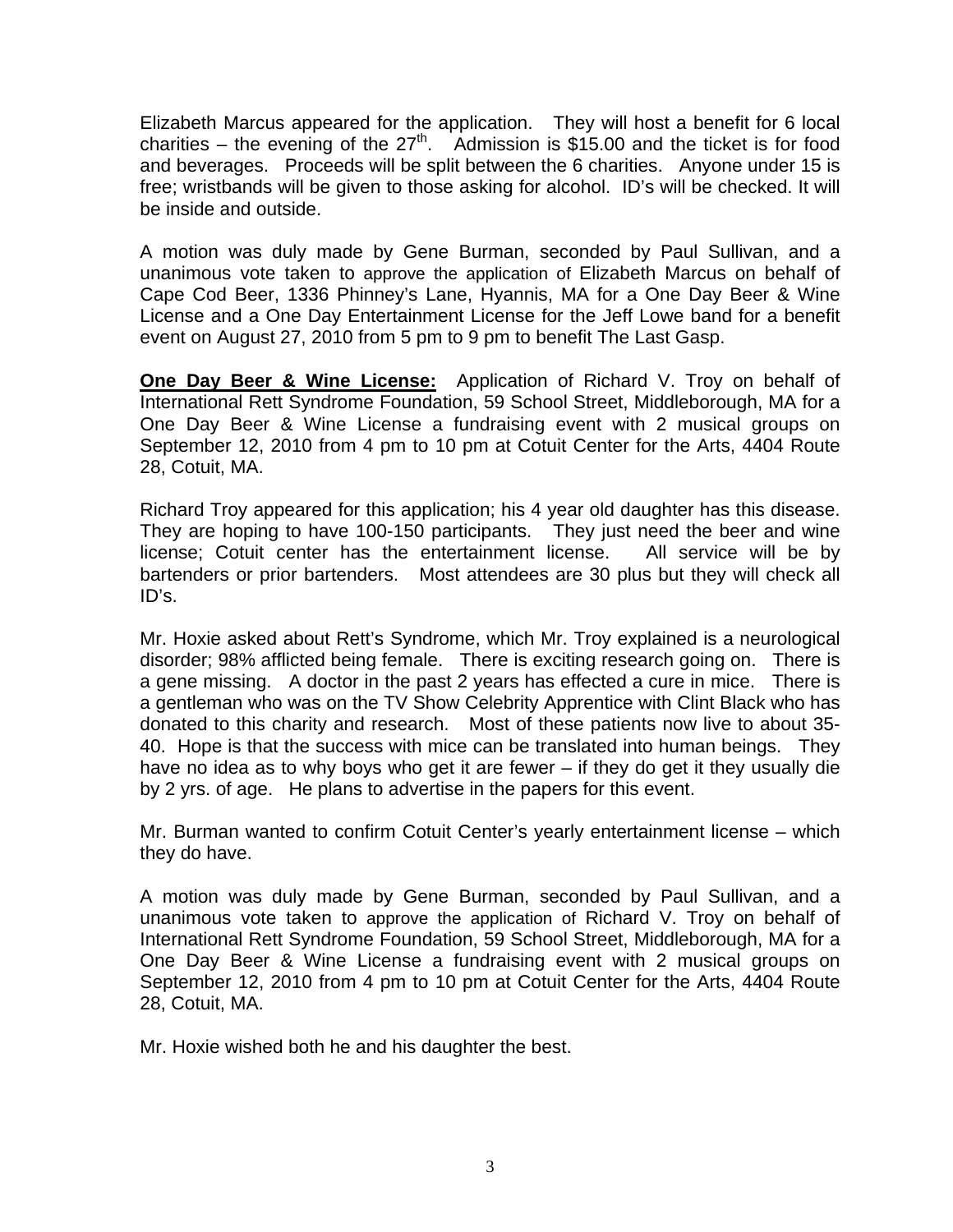**Two One Day Beer & Wine Licenses & two Entertainment Licenses:** application of Tony Zombas on behalf of St. George Greek Orthodox Church, 1130 Falmouth Road, Centerville, MA for two One Day Beer & Wine Licenses and two Entertainment Licenses for an event with Beer & Wine and the High Attitude Band, to be held on August 27, 2010 from 4 pm to 10 pm and August 28, 2010 from 11:30 am to 10 pm.

Mr. Zombas appeared for the application. It will be gyros – lobster rolls – on the  $27<sup>th</sup>$  and  $28<sup>th</sup>$ . They will have beer and wine and TIPS trained servers. It is a They will have beer and wine and TIPS trained servers. It is a fundraiser for the church itself.

A motion was duly made by Gene Burman, seconded by Paul Sullivan, and a unanimous vote taken to approve the application of Tony Zombas on behalf of St. George Greek Orthodox Church, 1130 Falmouth Road, Centerville, MA for two One Day Beer & Wine Licenses and two Entertainment Licenses for an event with Beer & Wine and the High Attitude Band, to be held on August 27, 2010 from 4 pm to 10 pm and August 28, 2010 from 11:30 am to 10 pm.

**Change of Manager:** Application of Jomkwan, Inc., d/b/a Thai House, 304-06 Main Street, Hyannis, for a Change of Manager on its annual Common Victualler Wine & Malt License from Salath Khaosanga to Saithip Atiwethin.

Jeff Madison with Wynn & Wynn appeared for the Thai House with the proposed manager. The establishment is on lower Main Street; has les than 40 seats. They do not have a bar but serve beer and wine with meals. Have had no problems with this establishment which has been open many years. Mr. Hoxie stated the new manager has experience at the Green Papaya; she stated she also has had 2 years experience with alcohol service at the Green Papaya.

A motion was duly made by Gene Burman, seconded by Paul Sullivan, and a unanimous vote taken to approve the application of Jomkwan, Inc., d/b/a Thai House, 304-06 Main Street, Hyannis, for a Change of Manager on its annual Common Victualler Wine & Malt License from Salath Khaosanga to Saithip Atiwethin.

**New Lodging House License:** Application of Marcus M. Sherman, d/b/a Marston Family B&B, Marcus M. Sherman, Manager, for a new Lodging House License at 70 Marston Avenue, Hyannis, with a maximum of 3 lodging rooms, and a maximum of 6 lodgers.

Mr. Sherman appeared for this license, which he had held for some years beginning in 2002. Unfortunately, he did not go through the renewal process the past couple season; just had his inspections and thought he was o.k. to operate. The new application and inspections are complete and all fees paid.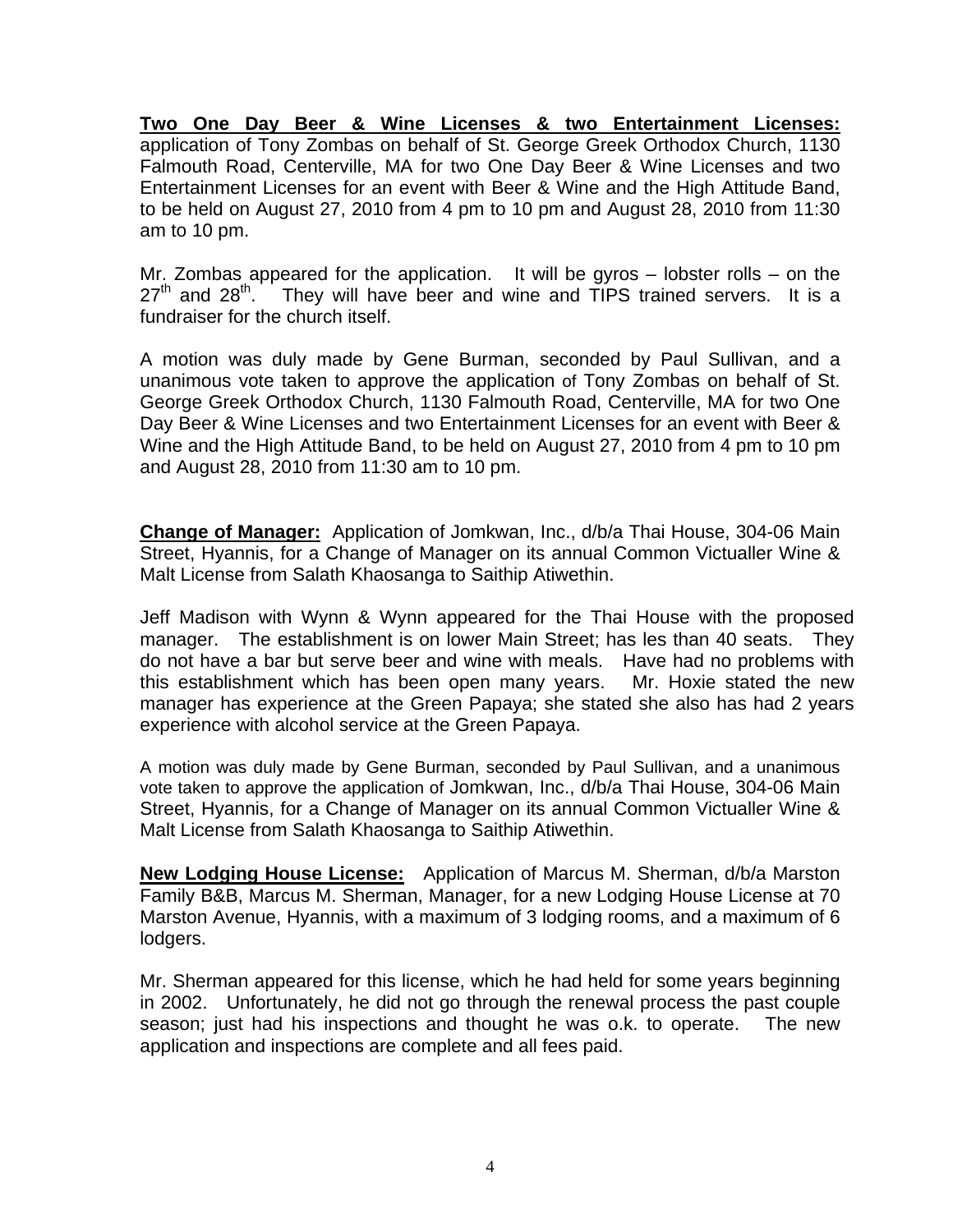A motion was duly made by Gene Burman, seconded by Paul Sullivan, and a unanimous vote taken to approve the application of Marcus M. Sherman, d/b/a Marston Family B&B, Marcus M. Sherman, Manager, for a new Lodging House License at 70 Marston Avenue, Hyannis, with a maximum of 3 lodging rooms, and a maximum of 6 lodgers.

**New (Amended) Class I Auto Dealer License:** Application of Bourne Bridge Auto Sales, Inc., d/b/a Buick GMC Cadillac Saab of Cape Cod, Jeffrey Denesha, Manager, for a New Class I Automobile Dealer's License**,** 600 Yarmouth Road, Hyannis, MA, maximum of 309 vehicles on the property.

Jeff Denesha appeared for the license. It is an existing license to which he is adding two new franchises – Buick & GMC. The license will be amended to add those entities and change the name. The vehicle count will remain the same - 309.

A motion was duly made by Gene Burman, seconded by Paul Sullivan, and a unanimous vote taken to approve the application of Bourne Bridge Auto Sales, Inc., d/b/a Buick GMC Cadillac Saab of Cape Cod, Jeffrey Denesha, Manager, for a New Class I Automobile Dealer's License**,** 600 Yarmouth Road, Hyannis, MA, maximum of 309 vehicles on the property.

**New Junk Dealer License:** Application of Best Buy Stores, LP, d/b/a Best Buy, 793 Iyannough Road, Hyannis, MA, Rene Lessard, Manager, for a new Junk Dealer License, hours of operation to be mall hours.

Best Buy wants to sell used games to a distribution center; will accept them at their store.

A motion was duly made by Gene Burman, seconded by Paul Sullivan, and a unanimous vote taken to approve the application of Best Buy Stores, LP, d/b/a Best Buy, 793 Iyannough Road, Hyannis, MA, Rene Lessard, Manager, for a new Junk Dealer License, hours of operation to be mall hours, for purchase of used items and sale to a distribution center.

**New Junk Dealer License; One Day and Sunday Entertainment Licenses:**  Application of Marvin Getman, Impact Events Group, Inc., on behalf of New England Antique Shows, PO Box 247, Lexington, MA, Marvin Getman, Promoter, for a new Junk Dealer License for an antiques show and sale (sales only, no buying) at Hyannis Youth & Community Center, 141 Bassett Lane, Hyannis, hours of operation of the show to be 10 am to 5 pm August 28, 2010 and 10 am to 4 pm on August 29, 2010 (License for 2 days only) and for a one day and Sunday entertainment license for one piano player to be performing at the show.

Mr. Getman appeared for his applications. They have a permit for the building. Mr. Burman asked how they will control the lack of buying by the dealers at the show as most usually do accept items from the public. He stated the dealers have been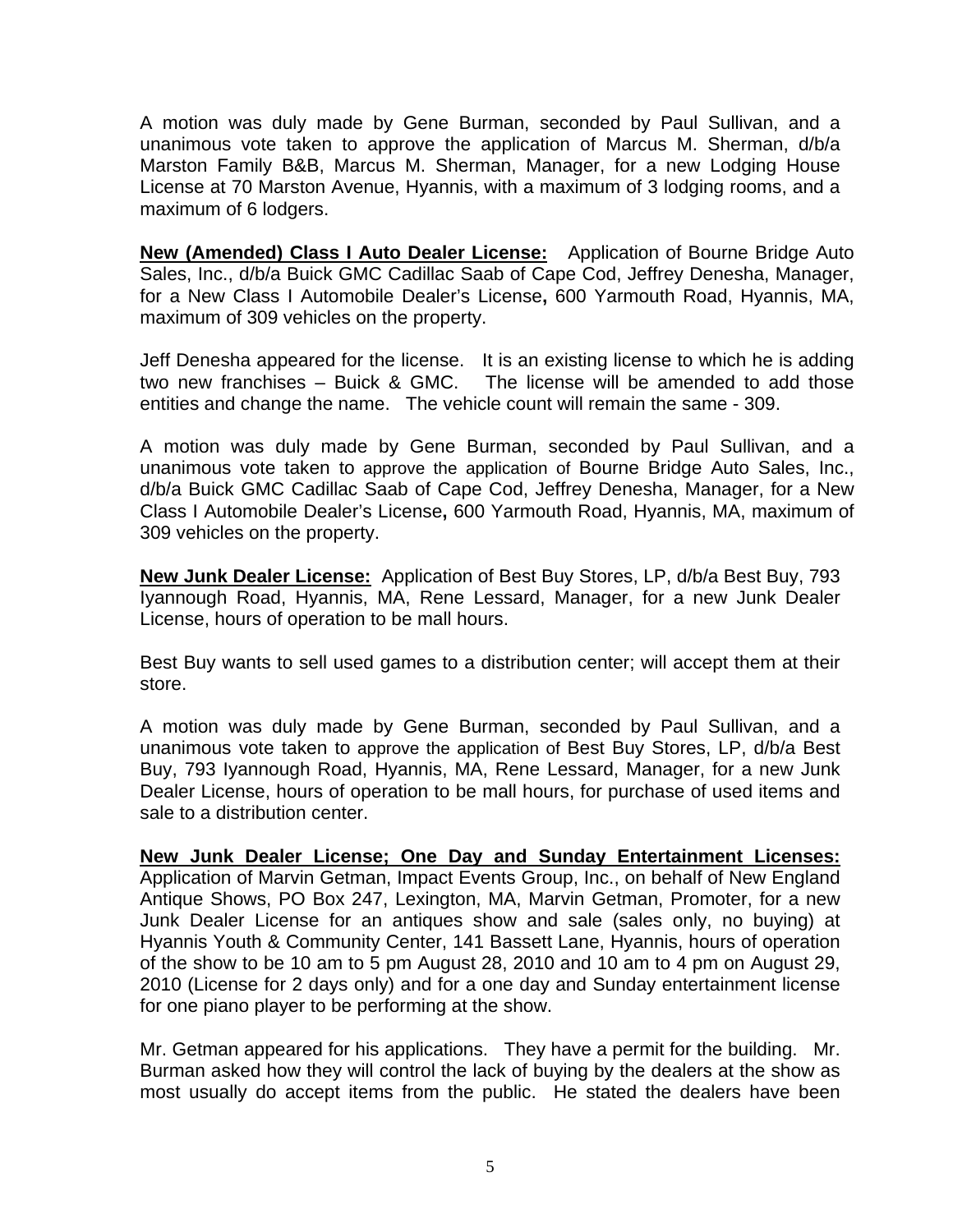informed of the requirement and will be asked to sign an agreement not to buy from the public at this show.

A motion was duly made by Gene Burman, seconded by Paul Sullivan, and a unanimous vote taken to approve the application of Marvin Getman, Impact Events Group, Inc., on behalf of New England Antique Shows, PO Box 247, Lexington, MA, Marvin Getman, Promoter, for a new Junk Dealer License for an antiques show and sale (sales only, no buying) at Hyannis Youth & Community Center, 141 Bassett Lane, Hyannis, hours of operation of the show to be 10 am to 5 pm August 28, 2010 and 10 am to 4 pm on August 29, 2010 (License for 2 days only) and for a one day and Sunday entertainment license for one piano player to be performing at the show.

**Show Cause Hearing:** Show Cause Hearing for Cape Cod Precious Gems & Coins, 48 Iyannough Road, Hyannis, MA, Carl Marchetti, Manager, for revocation of its Junk Dealer License as a result of information presented to the Licensing Authority by Detective Sgt. John Murphy of the Barnstable Police Department at the December 7, 2009 Licensing Authority Hearing for failure to comply with the Town of Barnstable Rules and Regulations under Chapter 502 regarding non-reporting of items purchased for sale, that it purchased items which appear on a list of stolen property, and a determination that Mr. Marchetti is an improper person to hold a Junk Dealer License, to show cause why its Junk Dealer License should not be permanently revoked. This hearing was continued again as the police sergeant who called for this hearing could not attend this morning due to an emergency last evening.

Mr. Hoxie advised that a fax was received requesting a continuance of this hearing to a date to be determined in February, 2011.

A motion was duly made by Gene Burman, seconded by Paul Sullivan, and a unanimous vote taken to grant the continuance to a date TBD in February, 2011 and to continue the suspension of the business as well until that time.

**Show Cause Hearing:** Show Cause Hearing for Tim Ferreira, d/b/a Ferreira's, 85 Old Yarmouth Road, Hyannis as a result of a complaint made to the Barnstable Police Department, and subsequent ride by the business location, requesting that Mr. Ferreira appear at a Show Cause Hearing on Monday, July 19, 2010 at 9:30 a.m. at the Town Hall Building, 367 Main Street, Hyannis, MA in the 2<sup>nd</sup> Floor Hearing Room for storing junk material outside in the parking lot located in close proximity to a public water supply well.

Officer Maher explained that email complaints were received from an outsider to the police department and as a result Officer Maher went by the property and confirmed the outside storage taking photos and advised Mr. Ferreira that he was storing things outside; he showed photos of the bins and other items outside (attached and made a part of these minutes). Officer Maher stated that on the  $2<sup>nd</sup>$  page of his report propane bottles are behind the building. Officer Maher stated that although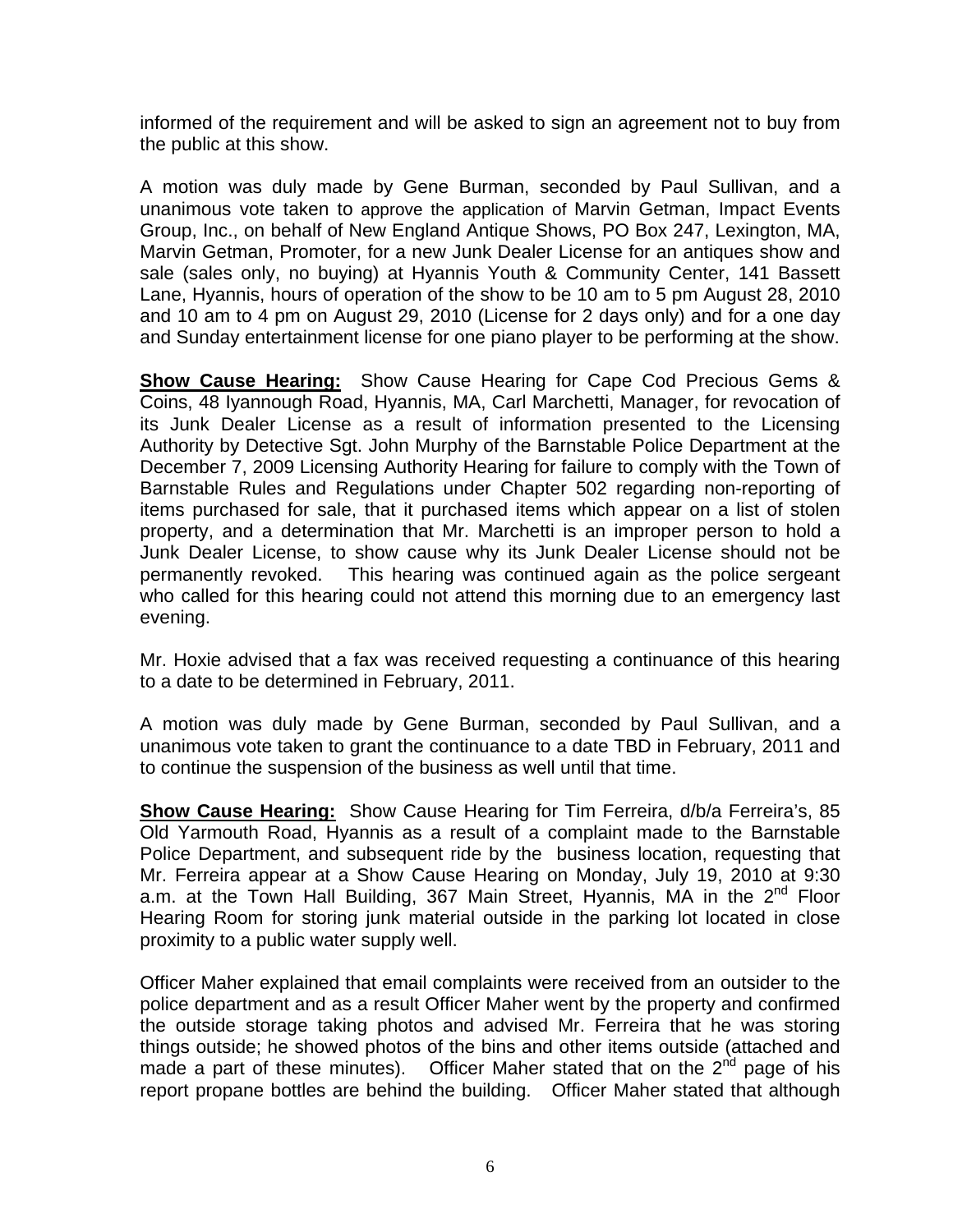Mr. Ferreira is very neat in how he stores things outside, they are still and again outside when they are not supposed to be.

Attorney James Connors asked Officer Maher about when the complaint came in – Officer Maher stated May 16<sup>th</sup> and June 1<sup>st</sup>. He asked if his observation this morning supports this complaint and Officer Maher stated there are still things outside this morning – 3 large storage bins; aluminum things between the bins on the ground.

Attorney Connors asked if Officer Maher has sent has seen the site plan. Officer Maher stated yes. There is one dumpster allowed on the property in the northwest corner of the property; but stated this morning he personally observed there are at least three; one in the NW corner and the other 2 on the west/nw border of the property. Attorney Connors asked if they are supposed to be in the screened area. Officer Maher stated that the Licensing Authority granted him a license for one bin for "regular day to day refuse" and did not recall any language granting outside bins – the Authority granted him inside storage plus one just "refuse" dumpster outside. Attorney Connors asked him what he considers a bin – is it like the blue one shown at the hearing (they brought two in – one small rectangular and one larger trash can type bin). Officer Maher stated both would be considered bins.

 Attorney Connors asked if the materials in the bins were processed or refuse? Officer Maher stated some were sorted and the others not. Attorney Connotrs asked if these bins were in the loading zone for material to be hauled off site? Officer Maher stated this morning's inspection showed, and the original photos show (page one particularly) storage being located outside the building.

Attorney Connors asked that the Board consider behavior as to compliance and storage from the complaint date to this date. For the purpose of compliance, what does the Board require he (Mr. Ferreira) do with the materials? Officer Maher stated the recycling bin can be small or large but in his opinion should be inside; and even outside this morning are scrap metals on the ground and not in any bins and stated he is operating outside the parameters of his license.

Attorney Connors asked if any of these materials are hazardous? Officer Maher said he cannot speak to that for today except that in the photos the LP tanks might be considered hazardous. Attorney Connors asked if it appears that Mr. Ferreira has been careful in his storage? Officer Maher stated yes. Attorney Connors asked if any other licensee stores hazardous materials and Officer Maher answered yes. Attorney Connors asked about Sencorp, and Scales and Clark? Officer Maher stated he is familiar with them.

Attorney Connors asked about how Mr. Ferreira will dispose of materials – Officer Maher stated he should take them in; store and sort them INSIDE only except for perhaps a truck with items inside but not dumpsters containing recycleables. There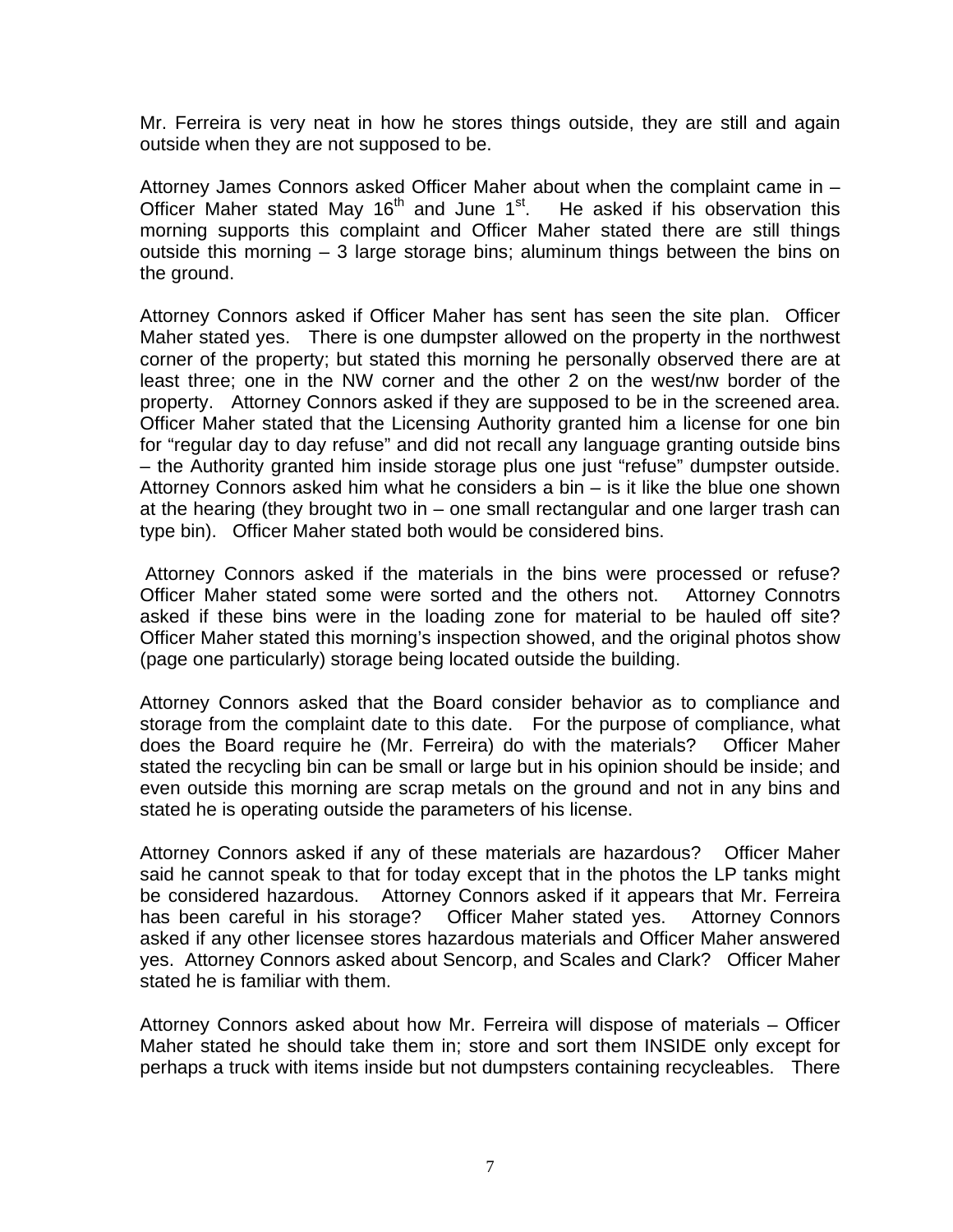are also piles on the ground according to Officer Maher, which are not permitted. Unless it is sitting on a truck to be removed or inside, he is in violation.

Attorney Connors asked if Officer Maher is aware of any other inspections conducted on Mr. Ferriera's property? Officer Maher stated he believed there was a health inspection but that was not for his junk dealer license.

Attorney Connors asked for Mr. Ferreira to speak about his business process. Mr. Ferreira stated that it is his understanding that copper, brass, stainless steel, wire, etc. – they separate that and recycle it. The materials outside have been brought there and he then sorts it and dumps it out to keep moving it out and at the best price. All the recycles are inside. He stated that the containers outside are "rollables" – he tries to be as clean as possible. They are working as fast as they can – constantly moving materials.

Mr. Hoxie asked if the people bringing the stuff in and leaving it are paid; Mr. Ferreira stated it is not things he is buying – no money is involved; he is merely hauling these items away for people.

Officer Maher asked where the things outside go – Mr. Ferreira stated to the highest bidder. They try not to get into storage too much. Those other places bale it and recycle it to other countries. Mr. Ferriera said he is paid for the material in the containers.

Officer Maher stated that this IS part of the recycle process. Officer Maher stated someone brings metal in; Mr. Ferreira recycles it and sells it to someone else. Thus is IS recycling. Any "recycling" has been stipulated to be IN the building, not outside, and is then to leave the premises by truck.

After questioning by Attorney Connors, Officer Maher has stated Mr. Ferreira is neat; it does not look messy; Officer Maher has not seen any leakage or anything that looks hazardous.

Mr. Hoxie asked if the materials may be outside for a short period of the recycling process on the license and Officer Maher stated that yes, if the license could state containers for recycling materials on it he could be covered.

Mr. Hoxie stated Mr. Ferreira could come before the Authority and request this different wording.

Mr. Geiler then stated at the hearing there was a proposal by the license holder himself stating nothing would be stored outside. There was a lot of discussion about the wellhead area, etc. and a representative was there from the Water District. Part of the discussion allowing the authority to feel more comfortable about granting the license was that the business would NOT be conducted outside; it certainly seemed to mitigate the risk. He stated that the community does not want to lose that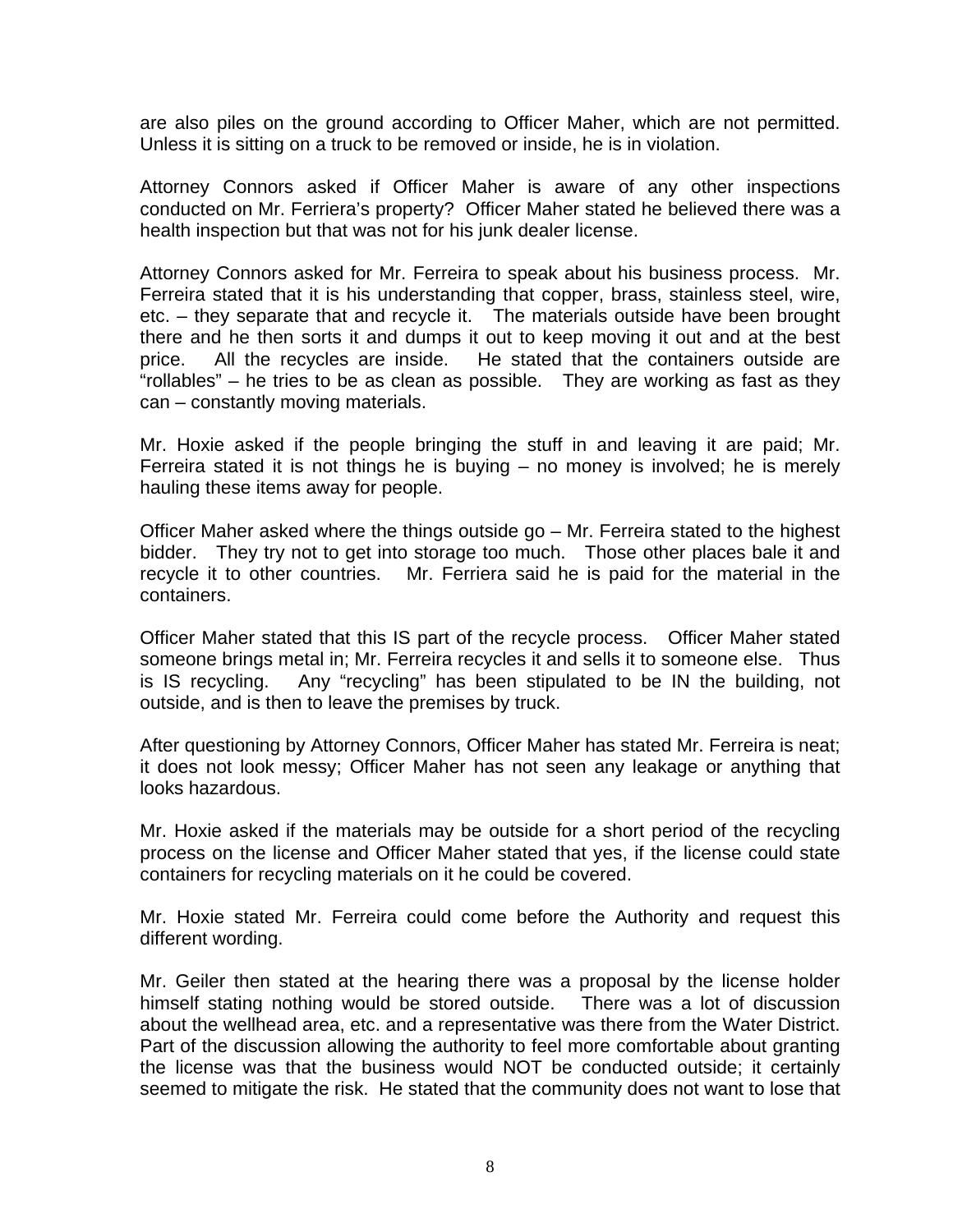water under any circumstances – and had it not been put forth to store everything inside, the license might not have been granted at all. How could the licensee now complain that he is being picked on, if it states right on the license what he agreed to at the license hearing when he was granted his license? Mr. Geiler stated that anyone would be concerned to see things going on which are not covered on the license. He also stated he does not know how proposing one thing and just deciding he can do whatever he wants to do is in compliance.

Mr. Ferreira stated he sees recycling as the metals – he thinks there is selective enforcement here; stating in the past he was called Brownie. He stated that he is probably more conscious than the other buildings around him of anything which could contaminate the area; he does not want contaminated drinking water. He then said if anyone came in to see how they work and watched for a while, they would then understand the process and how it works. He said that there are reality shows on about scrappers in Brooklyn – they are a profession. Just like a builder; his Dad has done it for years. He stated they follow the times.

Attorney Connors stated the hazardous materials are the problem; does aluminum cause a problem? He didn't think so. The primary issue is storage – the license says that all materials are to be held inside. However, what is storage? A day, a week, 5 hours? Two hours later it could be inside for recycling.

Mr. Sullivan stated the license states storage must be inside and at no time can the other materials be on site at all. He does stand with Officer Maher but thinks we need clarification from Site Plan Review.

Attorney Connors said he has walked the property – needs clarification as to what storage really means. Paul Sullivan, in looking at the license, stated the license is very restricted. Paul Sullivan stated again that there is a wellhead there; he wants to make sure this is handled correctly. Mr. Burman stated he heard Mr. Ferreira say he has no control over things being dumped there until he sees and sorts them – Mr. Geiler stated that is the key. The simple definition of "outside" and "inside" is crystal clear. The inside storage was proposed by the applicant at the hearing to be granted his license in the first place, and he now wants to change it.

Officer Maher stated that the photos were taken at 2 am – that material was stored overnight. Those are not business hours – business is not being conducted at that time. Those materials were being stored.

Mr. Hoxie stated he wonders if Mr. Ferreira can operate his business under the constraints of the license – should he go to Site Plan Review again, and come back to amend his license? Can he operate in compliance as the license exists?

Attorney Connors stated that all the processing is done inside, but asks if he can comply with nothing outside at all? Mr. Ferreira stated it would really interfere with his business in moving the materials. Attorney Connors suggested that a business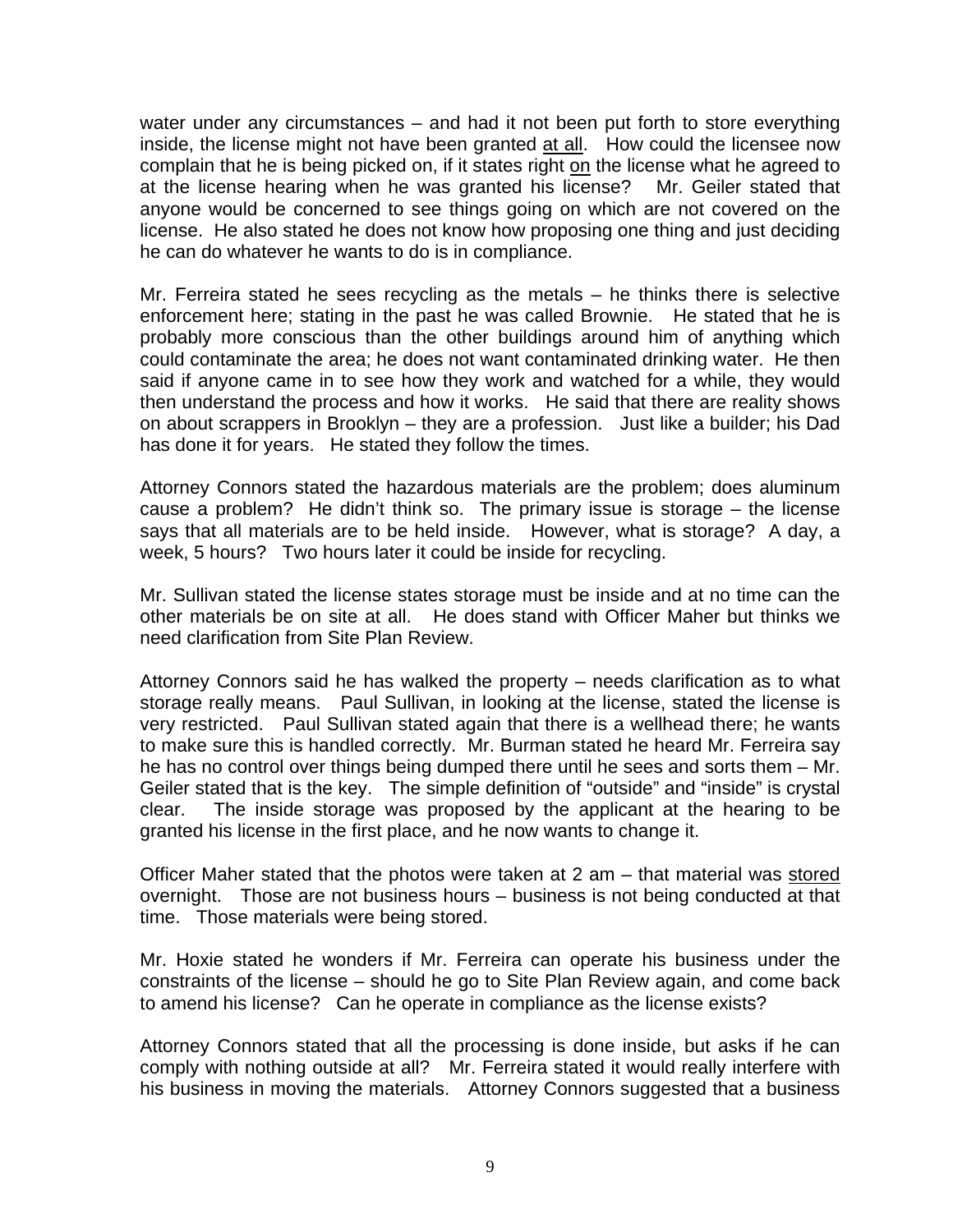plan be prepared for Site Plan Review and stated they will approach that forthwith. They are willing to do that to show how he can conduct his business effectively. Mr. Hoxie then stated he is willing to continue this hearing to await results of the application to Site Plan Review to determine what is the best way he could conduct his business. Mr. Hoxie stated that if they come back and say no (SPR), he has violated the rules and should be held accountable.

Attorney Connors suggested a period of 30 days to return; Mr. Hoxie asked the Show Cause Hearing to be continued to the 9/20 meeting to return. Mr. Burman asked about the disposal business Mr. Ferreira mentioned he is conducting; stating that he represented a couple of years ago he had given that up, and the Board assumed that was no longer a part of his business. Mr. Ferreira stated he had a stroke; he took a year off; and now he is doing it again (disposal). Mr. Burman stated this is not what was approved by the Licensing Authority.

Mr. Sullivan asked that Mr. Ferreira be very diligent about what goes on from today until the hearing on 9/20/10. Mr. Geiler stated he must comply with his license in the interim. Attorney Connors stated he will explain to Mr. Ferreira what he needs to do UNTIL the next hearing. Attorney Connors will speak with Tom Perry and Officer Maher about conducting the business prior to 9/20/10.

### **Business Meeting:**

### **First Item of Business:**

Request of VN Management Corp., d/b/a Cape Cod Inn to reconsider the recent decision on a Show Cause Hearing held 7/19/10 to revoke the entertainment license because of guilty findings that on June 13, 2010 at approximately 0010 hrs., it violated The Code of the Town of Barnstable, Section 501-10B allowing entertainment to be heard outside the boundaries of the premises, and Section 501- 8 for failure of the manager to provide a high degree of supervision of the licensed premises.

Johnny Vo appeared before the Authority as owner of the Duck Inn Pub (at Cape Cod Inn) on Main Street, Hyannis. He read a prepared statement saying in summary that, "I am here because the entertainment license was revoked on 7/19/10. I have been part of the community for 7 years. I have complied for 7 years with unintentional minimal violations." He stated his place has become a  $2^{nd}$ home for guests to unwind and relax. They enjoy sitting on the patio with friends listening to music. He said there have been complaints because they can no longer do that. His customers have expressed concern. He asked that the Licensing Authority reconsider and promises that he will keep the entertainment to a reasonable level. He said it is a short season and it is crucial to have the entertainment to stay afloat financially. He said he understands that Main Street has been revitalized and asks the Board to respectfully consider the reversal of his revocation. Officer Maher stated Mr. Vo has been before us 4 times and the ABCC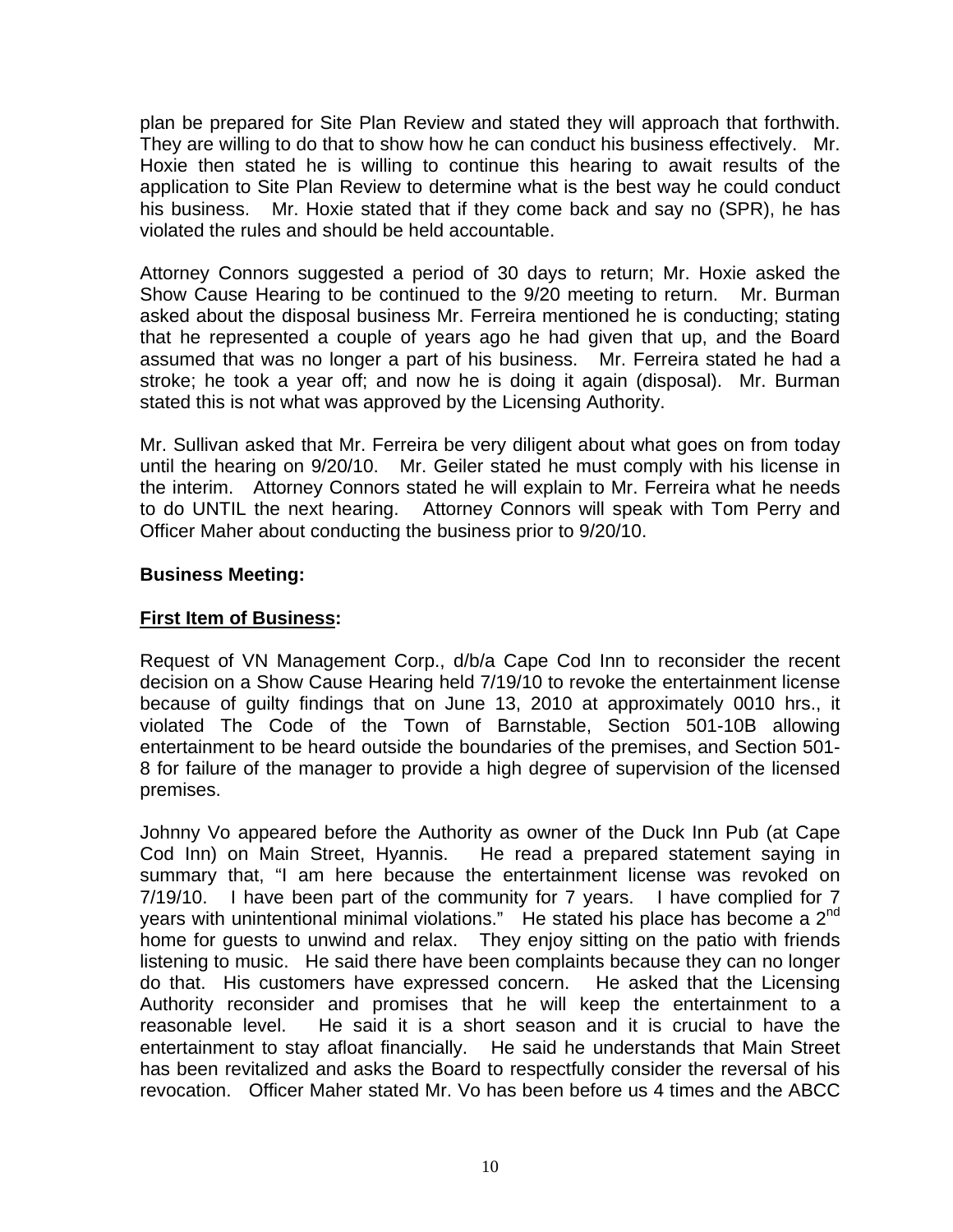twice; he disagrees that his violations have been minimal. He also stated in his request that his people want the entertainment (music) outside, which was not permitted by his license and that was the problem to begin with – the speakers he put at the door facing outside so the music could be heard off the premises.

Mr. Burman asked if the hotel has been sold? Mr. Vo stated it has. Mr. Burman asked if he has any standing since it has been sold in asking that this license be amended as he no longer owns the business. He then stated Mr. Vo is in violation of the license as the new owner has not applied for a license to operate. Mr. Hoxie asked when Mr. Vo plans to transfer the license to the new owners? Mr. Vo stated later this year – they may decide to stay.

Mr. Geiler asked if Mr. Vo has spoken to his attorney about the ownership changes? Mr. Vo stated he is running the pub for the owner of the hotel. Mr. Geiler stated he strongly suggests that Mr. Vo get legal advice immediately to protect himself and the buyer. Mr. Vo stated they already sold the business. Mr. Geiler stated it sounds like Mr. Vo may in fact be in violation of several sections of law and urged him again to seek legal advice.

Mr. Hoxie asked Mr. Vo if a lawyer handled the business sale? Mr. Vo stated that one did; Mr. Hoxie stated he should contact that attorney.

Mr. Burman asked if they are conducting entertainment now? Mr. Vo stated no. Mr. Burman stated good. Mr. Hoxie stated he should get legal advice as soon as possible about his liquor license.

### **Second Item of Business:**

Licensing Authority review, vote on new law for Sunday sales at 10 am. Mr. Geiler stated in speaking with the Town Attorney, they feel it would be appropriate for the Authority to make a recommendation to the Council and that the Council would then vote to accept or not the Sunday 10 am sales. Mr. Geiler stated the Authority could then offer the earlier hours - overall or individually AFTER the council accepts. (See exhibit "A").

Mr. Hoxie stated it would then have to come back so that the Licensing Authority can decide if we want the 10 am; and then if it should be for everyone or individual applicants on a case to case basis.

Mr. Geiler stated we will have to review them on an individual basis due to the law. Across the Board would not work because of the section of law on schools, churches, hospitals, etc. where it may not be appropriate. Mr. Geiler stated the Council is looking for a recommendation from the Licensing Authority.

Mr. Hoxie opened for discussion – and stated it seems as if it should be decided individually. Mr. Burman stated it should be individual. He added that as a non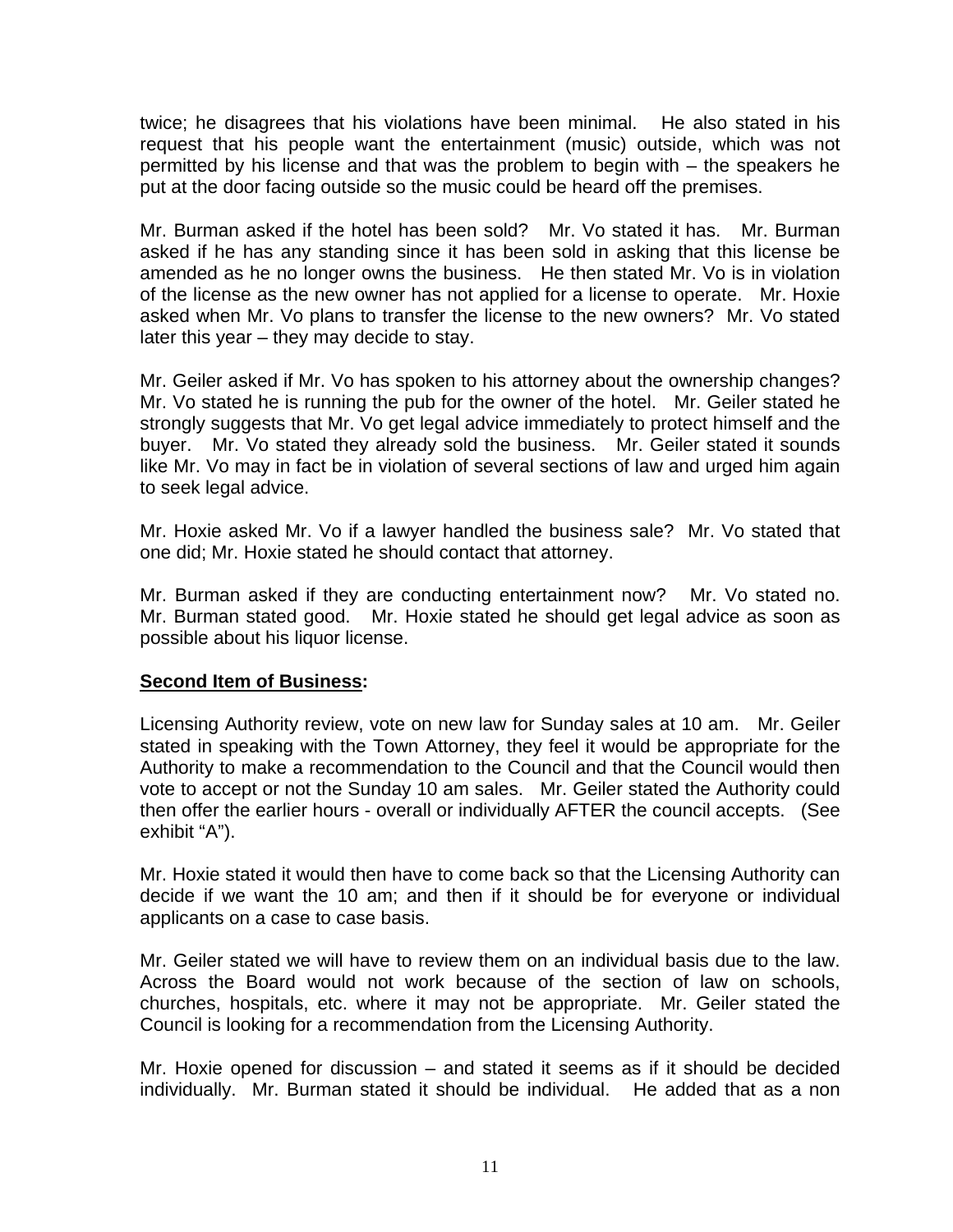drinker, he finds personally that there is not a need for alcohol consumption prior to 10 am. Mr. Hoxie stated if they are doing away with the old Blue Laws – why not 8 am, and did not disagree with the 10 am. Mr. Sullivan stated the legislature is opening it up to 10 am. He would like to get some opinions as to 10 am. Mr. Boy said we should not deny the people the right to apply; we have enough restrictions already, and the 10 am should be approved as other places in the State have already approved it. Mr. Geiler said it absolutely could affect some licensees for tourist season.

Mr. Hoxie recommended a 10 am opening with the Licensing Authority approval needed on an individual basis. Mr. Sullivan recommended the Board approve the 10 am opening for service, authorized by the council, retaining the authority of the Licensing Board to vote individually. The vote was Mr. Hoxie and Mr. Sullivan – yay; Mr. Burman abstained but wanted his vote on record.

## **Third Item of Business:**

Blackburn's cleanup by 8/1/10. This had been done per Officer Maher except for 1- 2 vehicles. He recommended the complaint be dismissed. The complaint was dismissed.

### **Fourth Item of Business:**

Discussion re: Advisory of the ABCC re: Mandatory Liquor Liability Insurance. Mr. Geiler stated he does not know how many have this already; but we now need to see the proof to renew a Section 12 license. He advised this will happen for all new and renewal Section 12 licensees. (See Exhibit "B").

### **Fifth Item of Business:**

Last drink issue – Mr. Geiler stated the information provided to the Licensing Office is sporadic. We know the accuracy is always suspect; none of the information is acquired under oath. In the past, we had a policy where a letter was sent to the establishment, without judgment, telling them we received a report and asking what they planned to do so it did not happen again. We are concerned to the extent that we do not want to see unwarranted accidents, deaths, etc. No decision was made on this item.

### **Sixth Item of Business:**

Proposed new fee schedule (see attached Exhibit "C"). Mr. Geiler stated that he put together a small increase of 1.68% so that there would not be a sudden large raise in the fees. He thinks this would be better than coming in after 7 years or so with a large fee increase. He asked it be publicized and put on for vote 9/20/10.